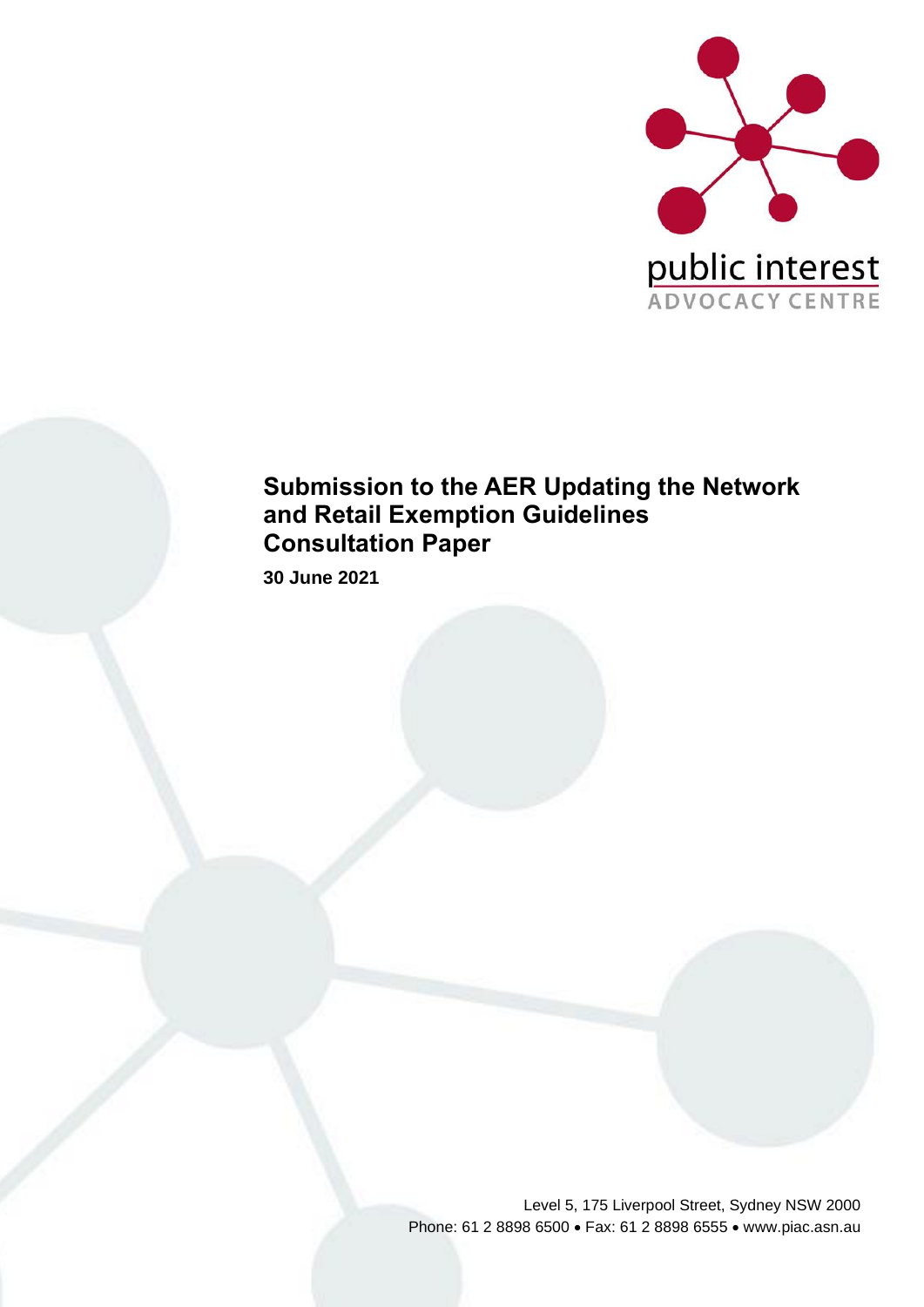### **About the Public Interest Advocacy Centre**

The Public Interest Advocacy Centre (PIAC) is an independent, non-profit legal centre based in Sydney.

Established in 1982, PIAC tackles barriers to justice and fairness experienced by people who are vulnerable or facing disadvantage. We ensure basic rights are enjoyed across the community through legal assistance and strategic litigation, public policy development, communication and training.

## **Energy and Water Consumers' Advocacy Program**

The Energy and Water Consumers' Advocacy Program (EWCAP) represents the interests of lowincome and other residential consumers of electricity, gas and water in New South Wales. The program develops policy and advocates in the interests of low-income and other residential consumers in the NSW energy and water markets. PIAC receives input from a community-based reference group whose members include:

- NSW Council of Social Service:
- Combined Pensioners and Superannuants Association of NSW;
- Ethnic Communities Council NSW;
- Salvation Army;
- Physical Disability Council NSW;
- St Vincent de Paul NSW;
- Good Shepherd Microfinance;
- Affiliated Residential Park Residents Association NSW;
- Tenants Union;
- Solar Citizens; and
- The Sydney Alliance.

### **Contact**

Thea Bray Public Interest Advocacy Centre Level 5, 175 Liverpool St Sydney NSW 2000

T: (02) 8898 6500 E: [tbray@piac.asn.au](mailto:tbray@piac.asn.au)

Website: [www.piac.asn.au](http://www.piac.asn.au/)



**F** Public Interest Advocacy Centre

@PIACnews

The Public Interest Advocacy Centre office is located on the land of the Gadigal of the Eora Nation.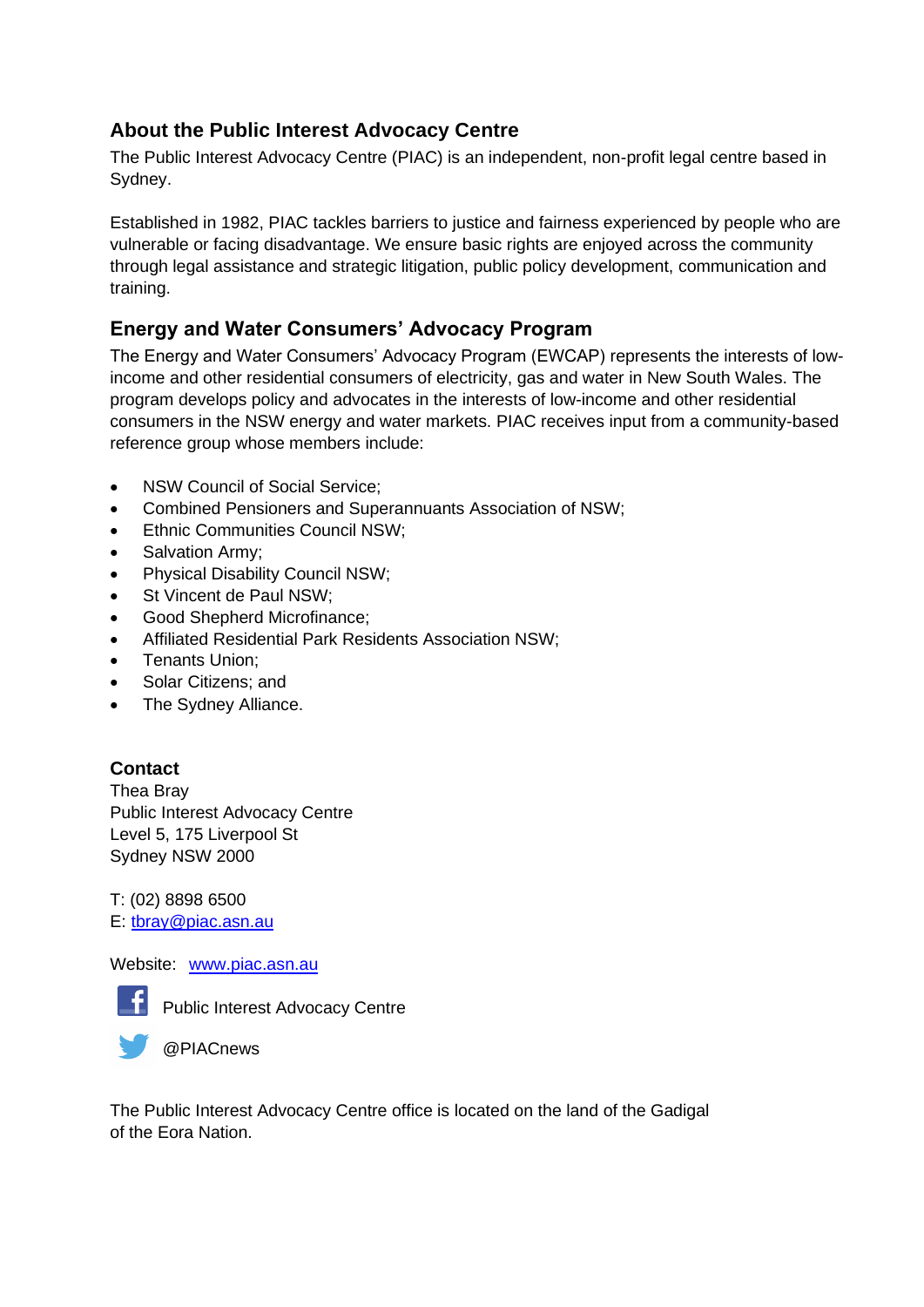# **Contents**

| 4. Should exempt networks be created to allow for the creation of Small |  |
|-------------------------------------------------------------------------|--|
|                                                                         |  |
| 6. Allowing unmetered supply for networks established before 20126      |  |
|                                                                         |  |
|                                                                         |  |
|                                                                         |  |
|                                                                         |  |
|                                                                         |  |
|                                                                         |  |
|                                                                         |  |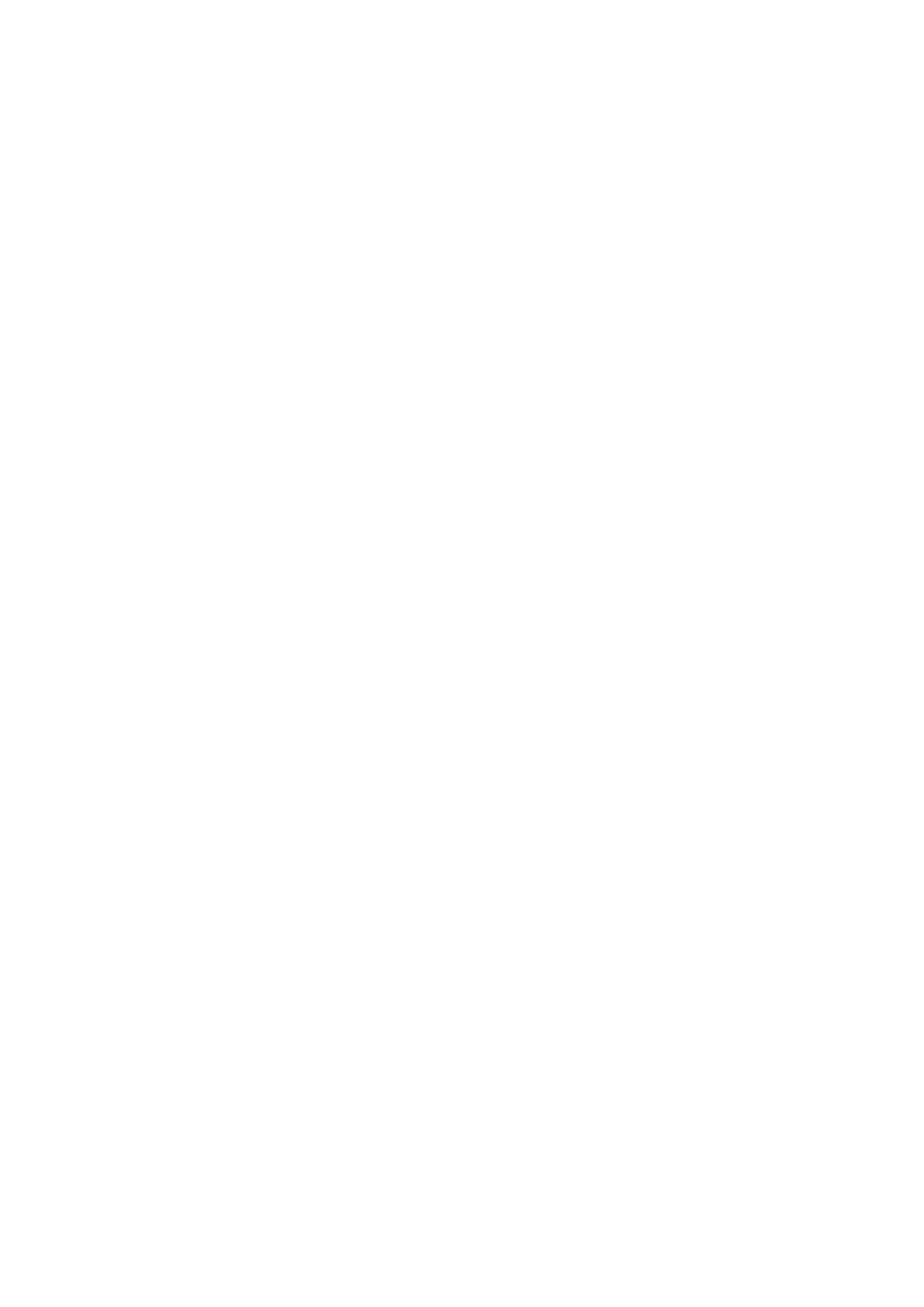#### *Recommendation 1*

*The use of billing agents should not result in any compromise to consumer protections.*

#### *Recommendation 2*

*Network parties must join an energy ombudsman scheme.* 

#### *Recommendation 3*

*All embedded networks with residential consumers should be in the registered exemption class, not in the deemed exemption class.* 

#### *Recommendation 4*

*A system of escalating penalties should be imposed on entities that do not comply with their obligations.*

#### *Recommendation 5*

*The AER's monitoring and compliance work should include collecting and maintaining details about how many people are covered by network and retail exemptions; the types of business structures that are used; and key indicators of consumer protection.*

#### *Recommendation 6*

*Embedded network consumers should, wherever possible, be provided with equivalent billing and usage information as consumers with authorised retailers. This includes aligning embedded network bills with the AER's work to develop a billing guideline under the National Energy Retail Law (NERR).* 

#### *Recommendation 7*

*PIAC recommends the timeframe for the appointment of an Embedded Network Manager be no more than 90 days.*

#### *Recommendation 8*

*All consumers in embedded networks that have unmetered supply should be made aware that having a meter installed is an option for them and be provided with guidance should they choose to go ahead with the meter installation.*

#### *Recommendation 9*

*PIAC supports embedded network owners or operators providing standardised information to prospective consumers that is plain language and available in community languages.*

#### *Recommendation 10*

*A hardcopy factsheet outlining information about the structure of the embedded network with clear articulation of who is responsible for what components of the network, rights to access energy from a retailer of their choice, metering options to support this and information about exiting an embedded network should be given to prospective tenants before they sign a lease.*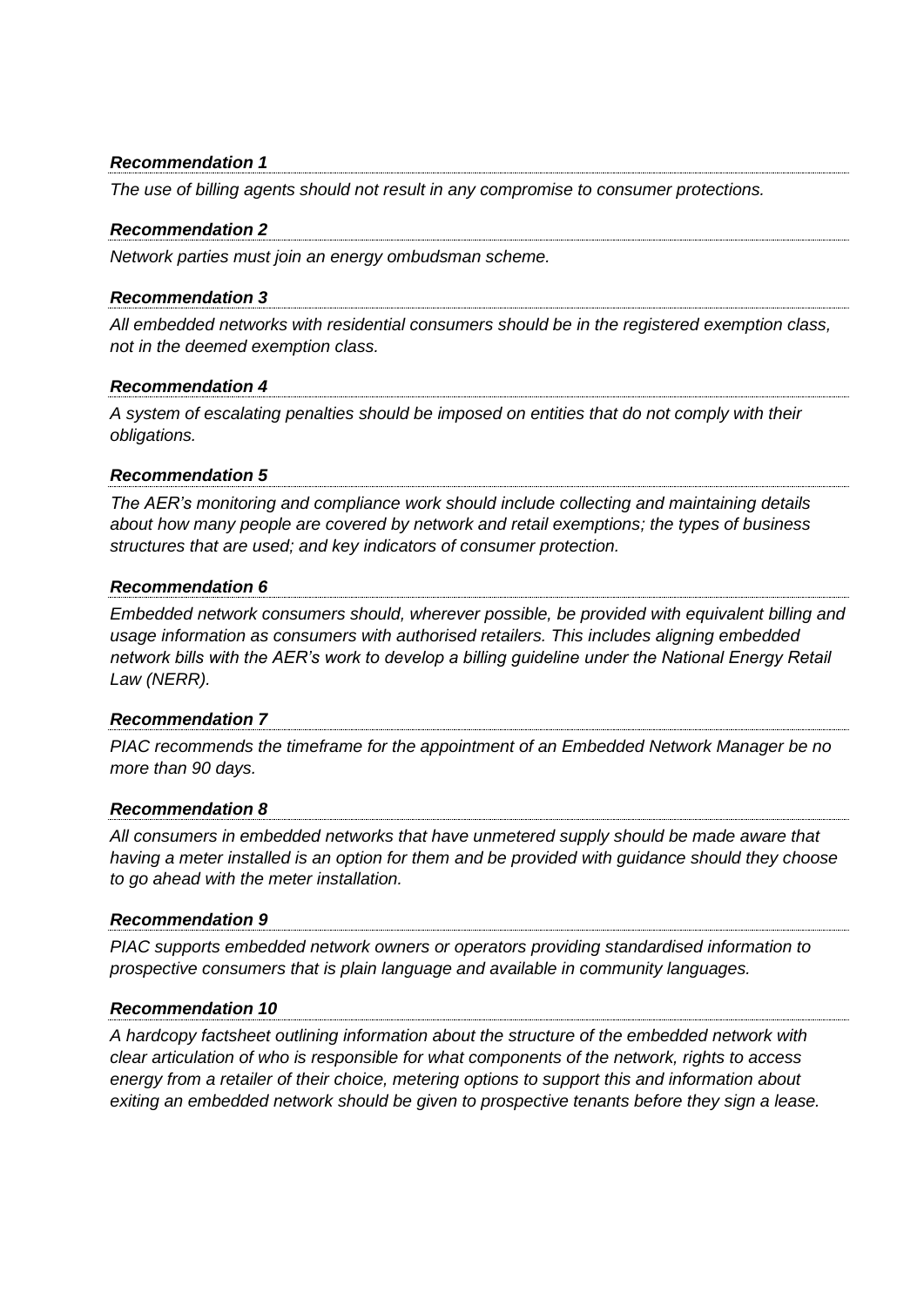### *Recommendation 11*

*Escalating penalties should be used for entities that continuously take steps to avoid ombudsman scheme membership – or continuously ignore the requirement to join.*

### *Recommendation 12*

*PIAC supports regulation of the energy used to heat or chill water in embedded networks.*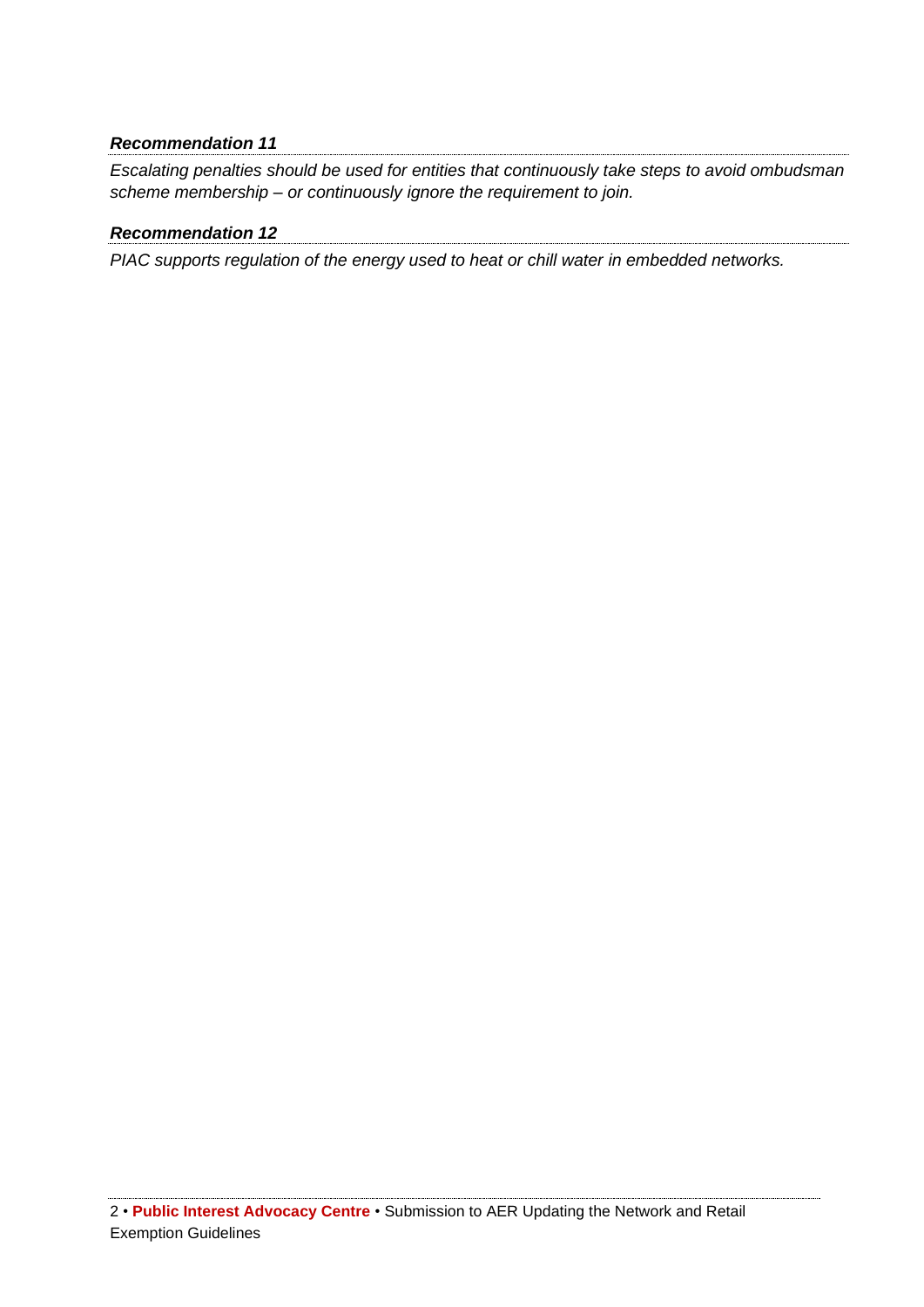# <span id="page-6-0"></span>**Introduction**

PIAC welcomes the opportunity to respond to the Updating the Network and Retail Exemption Guidelines Consultation Paper. PIAC strongly supports the AER's focus on embedded networks in its recent announcement of priorities for 2021-2022.

Regardless of where people live, being an essential service, consumer access to affordable energy must be robustly and consistently protected. Energy services include the energy used to heat and chill water provided in embedded networks. With the number of embedded networks growing, the Exemption Guidelines (the Guidelines) governing them are important for a significant number of consumers and their equitable access to affordable essential services. These Guidelines must ensure the rights of people in embedded networks are comparable to those who receive their energy from authorised retailers.

PIAC advocates for a system where the protections, obligations and dispute resolution procedures are commensurate to the potential harm the consumer may face should something go wrong: the more significant the impact of the potential harm, the stronger the protections should be; the less harmful, the less protection is required. Harms such as disconnection, unmanageable debt and being on uncompetitive or overpriced energy contracts are among the worst harms commonly experienced by household energy users.

As it stands, many people in embedded networks are unlikely to have the option to access their energy from a market retailer and many experience limitations in the rebates and other protections they can access as a result of residing in an embedded network. Many people in embedded networks, particularly residential parks, nursing and retirement homes and social housing developments, are likely to have lower incomes and be in vulnerable situations. The potential for harmful impacts are significantly higher for residents in embedded networks, both because of their personal circumstances and their limited access to supports and protections. This must be considered when assessing the Guidelines and imposing penalties on embedded network operators who do not comply with them.

PIAC does not see compelling evidence of material consumer benefit for residents of most embedded networks. Any benefits which do exist are not consistent or significant enough to account for the consumer impacts and potential harms most embedded network consumers experience.

The Guidelines were developed to allow for existing circumstances where the standard network and retail rules could not be practically applied. The Guidelines were not intended to facilitate or create an alternative to a robust rules framework and be exploited for the convenience or profit of networks operators and exempt entities, but this has happened, nonetheless. PIAC considers this update process to be an opportunity to ensure that equity and protection for consumer access to essential energy services is restored.

## <span id="page-6-1"></span>**1. The structure and definition of exempt entities**

For some exempt entities, selling energy does not sit alongside other services they provide to residents – such as tenancy services – it is their core business. The Energy and Water Ombudsman NSW (EWON) noted that the first version of the Guidelines differentiated between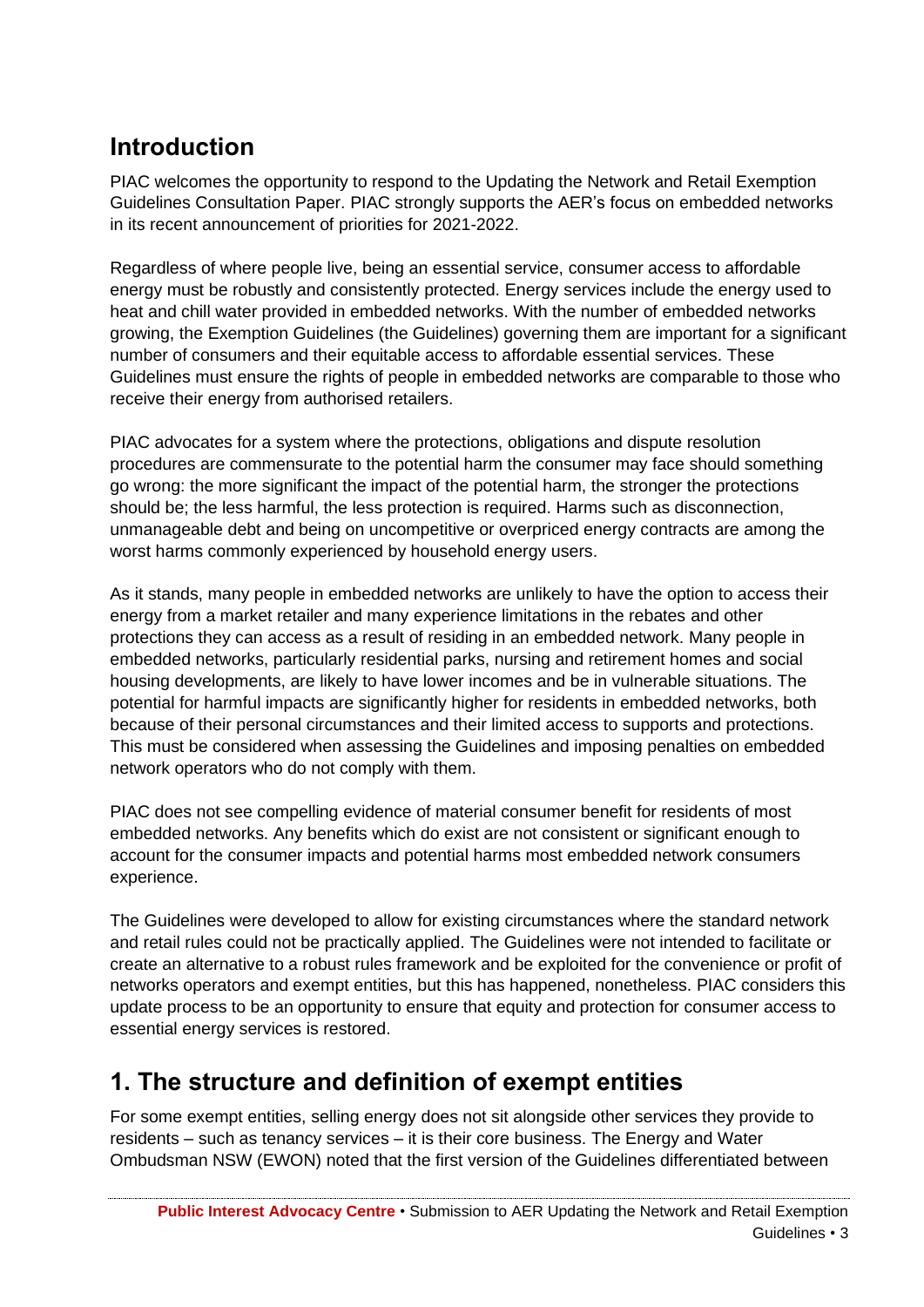specialist external providers and billing agents. EWON has documented examples of businesses that structure themselves, so they are classified as billing agents, not specialist external providers. This enables them to avoid AER authorisation or exemption. EWON found cases where there are billing issues – such as automatic payments occurring despite an account being closed – that demonstrate consumers in these situations can have little or no recourse to remedies. <sup>1</sup> Better regulation of this business model is required to ensure energy sellers cannot deliberately take advantage of the minimal consumer protections that should prevent billing agents providing unacceptable levels of service with minimal options for consumers when things go wrong.

### *Recommendation 1*

*The use of billing agents should not result in any compromise to consumer protections.*

EWON has also articulated that the complexity of business models with a range of contractual relationships means it is not always clear who has control of the network so that issues can be remedied when they arise. PIAC agrees with EWON that the network party must join an energy ombudsman scheme so consumers can get assistance resolving issues should they occur.<sup>2</sup> PIAC considers that ultimate responsibility for matters relating to the embedded network should align with network responsibilities more broadly. Accordingly, the entity with ownership, control or legal responsibility for the physical embedded network asset and infrastructure (or the agent contracted to act on their behalf) should be considered the responsible entity for the purposes of dispute resolution.

### *Recommendation 2*

*Network parties must join an energy ombudsman scheme.* 

EWON has highlighted another issue where embedded networks that have fewer than 10 residential consumers, and are not retirement villages or residential parks, fall into the deemed exemption class.<sup>3</sup> PIAC is concerned these residential consumers do not have access to independent dispute resolution. All embedded networks with residential consumers should be in the registered exemption class so that all residential consumers have access to independent dispute resolution. .

### *Recommendation 3*

*All embedded networks with residential consumers should be in the registered exemption class, not in the deemed exemption class.* 

This updating process of the Guidelines being conducted by the AER should recognise these issues and improve consumer protections for consumers in embedded networks.

PIAC does note, however, that sometimes embedded networks may be able to provide benefits for consumers, such as facilitating access to renewable energy and storage. In these instances,

<sup>1</sup> Energy and Water Ombudsman NSW (EWON), Embedded networks – it's time for change,

<https://www.ewon.com.au/page/publications-and-submissions/spotlight-on/embedded-networks>

 $\overline{2}$ ibid

<sup>3</sup> ibid

<sup>4</sup> • **Public Interest Advocacy Centre** • Submission to AER Updating the Network and Retail Exemption Guidelines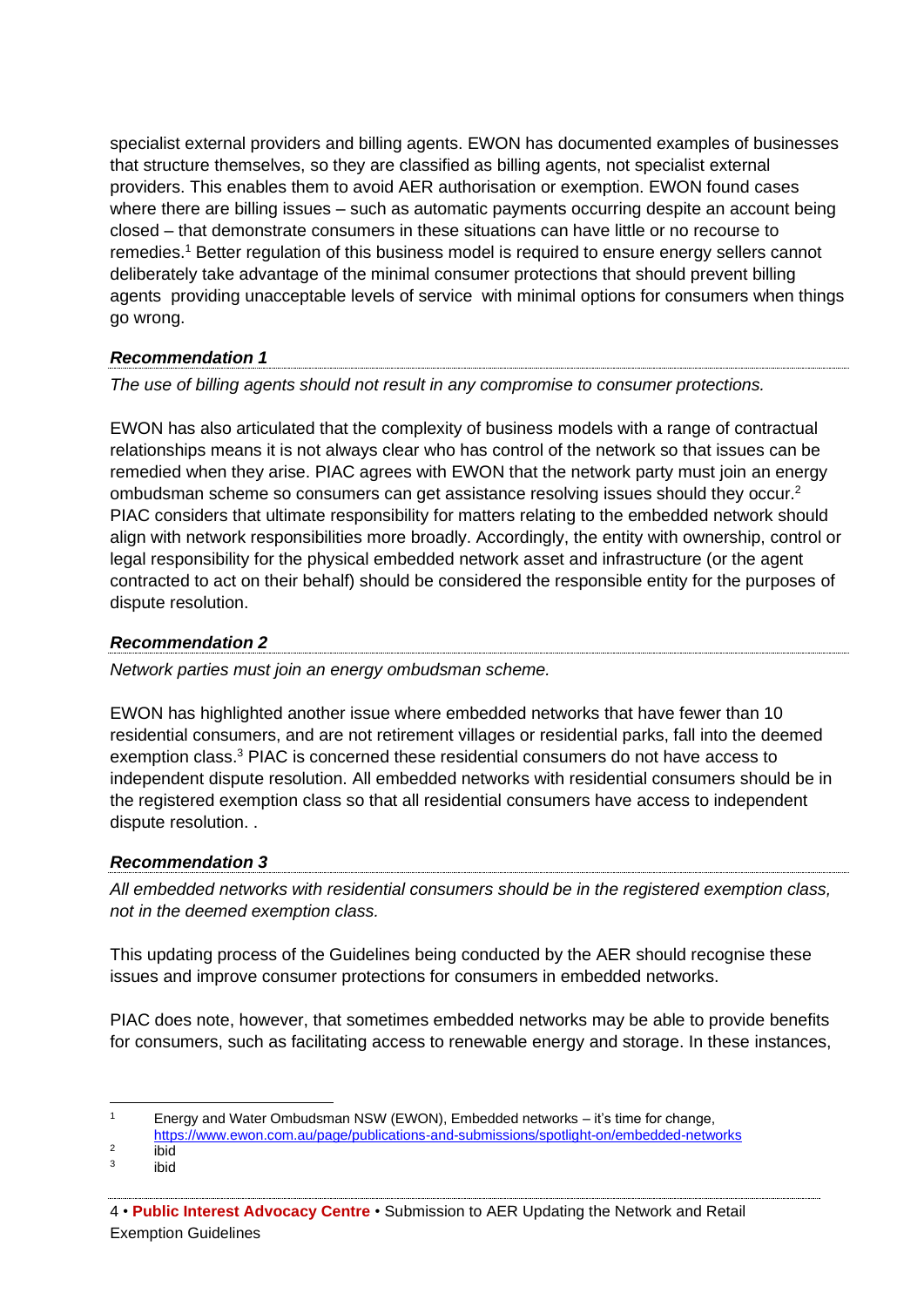the Guidelines must ensure fit-for-purpose consumer protections without removing access to innovative consumer focussed arrangements.

# <span id="page-8-0"></span>**2. Compliance**

Exemption holders must comply with their obligations, and a system of escalating penalties be used to penalise and discourage non-compliance.

### *Recommendation 4*

*A system of escalating penalties should be imposed on entities that do not comply with their obligations.*

The AER's monitoring and compliance work should include collecting and maintaining details about how many people are covered by network and retail exemptions and the types of business structures that are used. The AER should also develop systems capable of monitoring key indicators for consumer protection, such as disconnection and the availability of basic retail protections, such as payment plans and access to government assistance.

### *Recommendation 5*

*The AER's monitoring and compliance work should include collecting and maintaining details about how many people are covered by network and retail exemptions; the types of business structures that are used; and key indicators of consumer protection.*

# <span id="page-8-1"></span>**3. Billing**

Billing information helps consumers understand their usage and be confident the amount they are charged is correct. Embedded network consumers should, wherever possible, be provided with equivalent billing and usage information as consumers with authorised retailers. This includes aligning embedded network bills with the AER's work to develop a billing guideline under the National Energy Retail Law (NERR).

### *Recommendation 6*

*Embedded network consumers should, wherever possible, be provided with equivalent billing and usage information as consumers with authorised retailers. This includes aligning embedded network bills with the AER's work to develop a billing guideline under the National Energy Retail Law (NERR).* 

## <span id="page-8-2"></span>**4. Should exempt networks be created to allow for the creation of Small Generation Aggregator schemes?**

PIAC agrees with the AER's view on this issue, that is that Small Generation Aggregators (SGA) do not need to be brought under the network exemption framework but are better placed where the regulation is fit for purpose.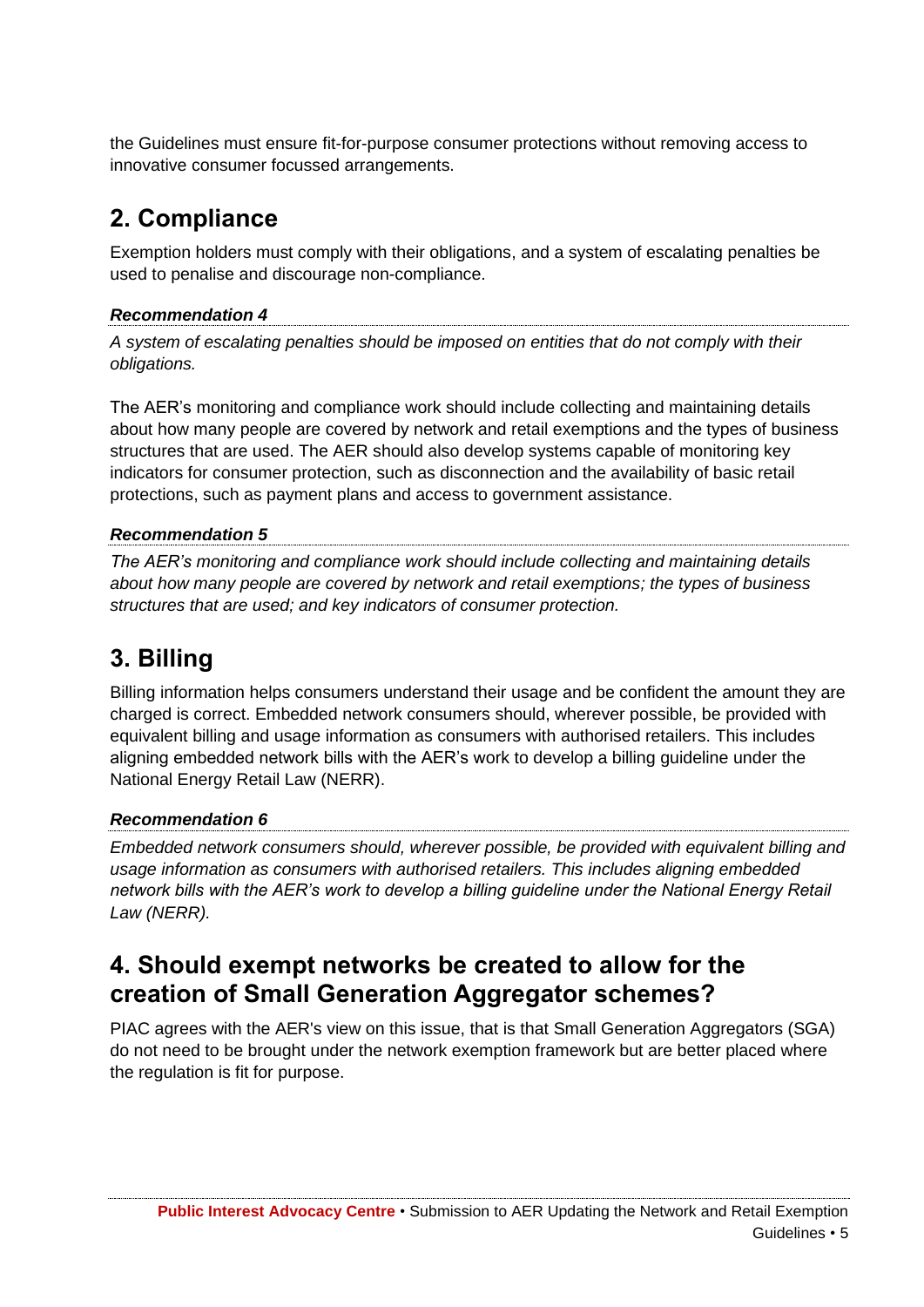## <span id="page-9-0"></span>**5. Embedded Network Manager requirements**

PIAC is concerned an embedded network operator can thwart attempts by consumers to enter a retail market contract by not appointing an Embedded Network Manager. PIAC supports the AER's proposal to include a condition in the network exemption guideline that a timeframe be implemented for the appointment of an Embedded Network Manager in instances where an Embedded Network Manager must be appointed. PIAC recommends this timeframe be no more than 90 days, being ample time to procure these services.

### *Recommendation 7*

*PIAC recommends the timeframe for the appointment of an Embedded Network Manager be no more than 90 days.*

## <span id="page-9-1"></span>**6. Allowing unmetered supply for networks established before 2012**

PIAC is concerned that residents in embedded networks that have unmetered supply cannot reduce their usage in order to reduce their energy costs, and their charges may increase as a result of others sharing their supply. PIAC supports the AER's proposal that a meter must be installed if requested by a consumer. The actual cost of this meter should only be passed to the consumer if the consumer is told at the time of the request how much the meter installation will cost and agrees to bear this cost. The AER should also consider creating guidance and a schedule for acceptable metering costs, and alternatives to upfront recovery of those costs.

All consumers in these circumstances should be made aware having a meter installed is an option for them, and the guidelines should provide an avenue and incentive for the option to be taken up where the consumer chooses to do so.

### *Recommendation 8*

*All consumers in embedded networks that have unmetered supply should be made aware that having a meter installed is an option for them and be provided with guidance should they choose to go ahead with the meter installation.*

## <span id="page-9-2"></span>**7. Disconnections for energy only customers**

PIAC supports the AER's view that network operator disconnection protections should be the same for on-market and off-market consumers. PIAC supports the AER's proposed change to amend the network exemption guideline to include retail exemption guideline's disconnection obligations.

PIAC supports consistency between the Retail Exemption Guidelines and the NERR with the use of the term 'explicit informed consent' and that evidence of consent must be written, except where precluded for accessibility reasons.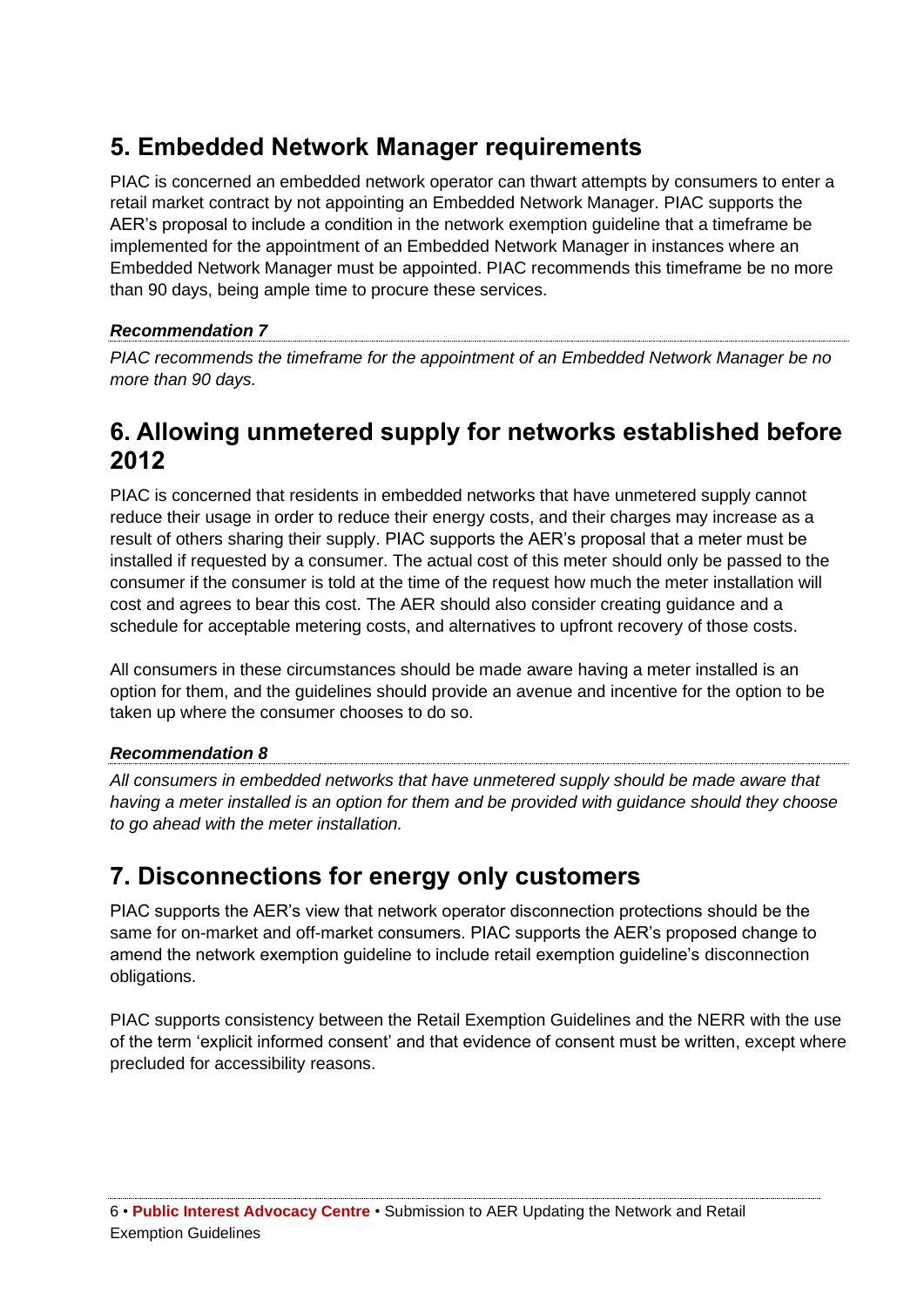# <span id="page-10-0"></span>**8. Retrofit requirements – explicit informed consent**

PIAC supports embedded network owners or operators providing standardised information to prospective consumers. This information must be plain language, available in community languages and be provided in a way that is free from coercion. PIAC would be happy to provide feedback to the AER on draft information.

### *Recommendation 9*

*PIAC supports embedded network owners or operators providing standardised information to prospective consumers that is plain language and available in community languages.*

## <span id="page-10-1"></span>**9. Mandatory information disclosure by exempt sellers**

PIAC supports providing prospective tenants with a hardcopy factsheet outlining information about the structure of the embedded network with clear articulation of who is responsible for what components of the network, rights to access energy from a retailer of their choice, metering options to support this and information about exiting an embedded network. This must be provided in advance of lease signing, so tenants are aware of their rights before agreeing to the tenancy and able to use this information to make informed choices. This information should also be provided to consumers on request and at the time of an inquiry to leave an embedded network. Ideally, factsheets should be easily available on the AER's website so consumers can research this issue without raising it with their embedded network operator.

### *Recommendation 10*

*A hardcopy factsheet outlining information about the structure of the embedded network with clear articulation of who is responsible for what components of the network, rights to access energy from a retailer of their choice, metering options to support this and information about exiting an embedded network should be given to prospective tenants before they sign a lease.*

## <span id="page-10-2"></span>**10. Hardship assistance**

PIAC agrees that greater risks and likelihood of consumer vulnerability in embedded networks require robust hardship supports be provided.

Exempt entities may have complex relationships with their consumers because of the range of services they provide – landlord, gas, water, internet, and property services etc. This can create a fear (real or imagined) for consumers that seeking assistance (or complaining) may put their tenancy or other services at risk. Hardship assistance must be a right and provided without prejudice.

PIAC supports requiring exempt sellers to adopt hardship plans. This would stipulate clear ways for exempt sellers to provide support for their consumers experiencing payment difficulties. It would also provide consumers with clarity on what supports they are entitled to.

PIAC supports the AER developing a template hardship plan to assist exempt entities to provide appropriate support, reduce the cost of creating the plan themselves (the cost of which might be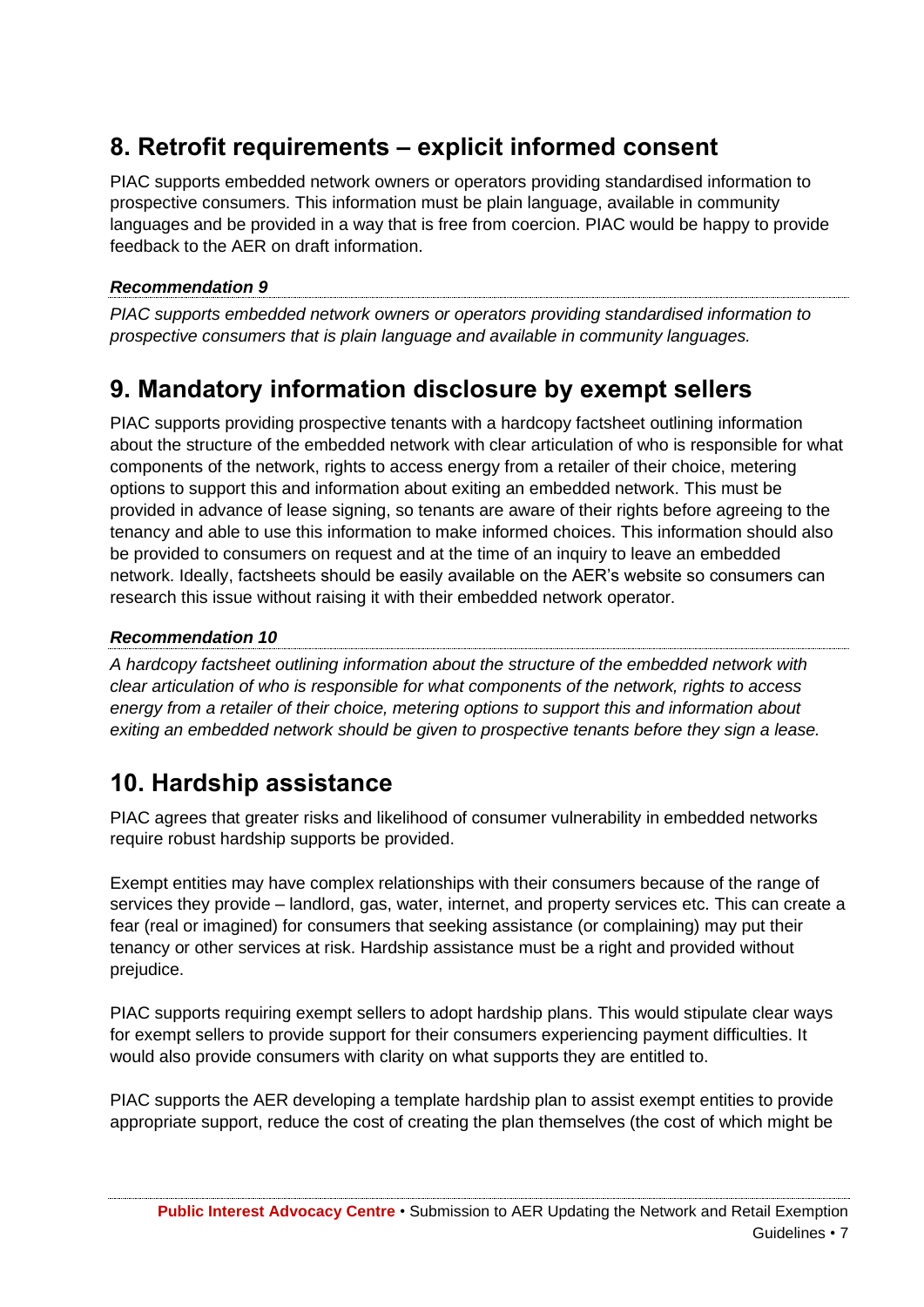passed on to consumers), ensure the plans created meet the AER's expectation and speed up the process to implement hardship supports.

There may need to be nuance between what larger and smaller entities are capable of providing. When considering the capabilities of exempt entities to provide hardship assistance, the AER should bear in mind that some exempt entities operate multiple networks, and while each network may have only a small number of consumers, the exempt entity may collectively provide energy services to a many consumers. PIAC understands some exempt entities have more consumers than some non-exempt retailers.

Larger exempt entities should be required to have supports that mirror those required of market retailers, including:

- Processes to identify residential consumers experiencing payment difficulties due to hardship. This could be as simple as having a debt amount that triggers a response from the exempt entity. Given the generally low income of people in residential parks, this amount should be set reasonably low.
- Processes for the early response to consumers experiencing payment difficulties due to hardship.
- Processes to identify appropriate financial counselling services and to notify hardship consumers of those programs and services.
- An outline of a range of programs that the retailer may use to assist hardship consumers. Simple options could include assistance to obtain rebates they are eligible for and payment plans.
- Processes to review the appropriateness of a hardship consumer's contract if options exist - in accordance with the purpose of the consumer hardship policy.
- Processes or programs to assist consumers with strategies to reduce or manage their energy usage. Larger entities should be able to adapt existing energy saving information (for example information that is provided on government websites) that is relevant to their consumers – for example modified so that it is relevant for consumers whether they live in an apartment or a residential park.

Smaller entities may not have the capacity to develop and implement a complete set of hardship assistance, but there are a range of supports they could provide which could be implemented with little or no costs such as:

- Processes to identify residential consumers experiencing payment difficulties due to hardship. This could be as simple as having a debt amount that triggers a response from the exempt entity. Given generally low income of people in residential parks, this amount should be set reasonably low.
- Processes for the early response to consumers experiencing payment difficulties due to hardship. Smaller entities are more likely to know their consumers/residents and their situations and be able to offer assistance.
- Processes to identify appropriate financial counselling services and to notify hardship consumers of those programs and services. The AER might be able to help with a list of organisations that can provide this type of assistance, including local services.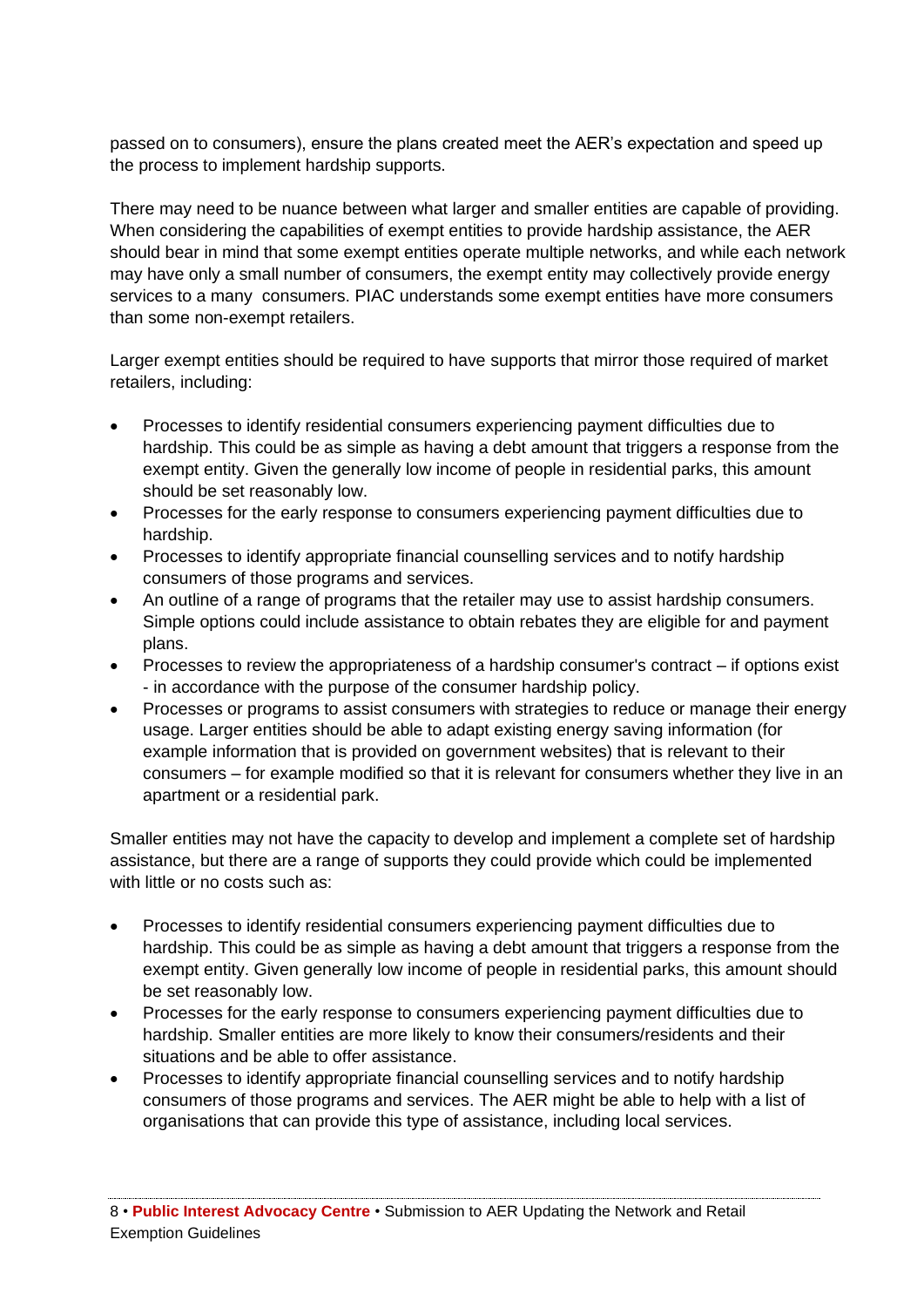• Processes or programs to assist consumers with strategies to improve their energy efficiency. For a small exempt entity, this could be as simple as directing consumers to a website, such as a jurisdictional government website<sup>4</sup>, or providing a flier, such as one printed by a government department, with energy saving tips<sup>5</sup>.

# <span id="page-12-0"></span>**11. Ombudsman membership**

PIAC supports the requirement for exempt entities to be members of ombudsman schemes because it provides a way for consumers to resolve issues should they occur. EWON explained that "[s]ome embedded network operators have responded to the requirement to join an Ombudsman scheme by delaying their application indefinitely, disengaging from the discussion, or simply refusing to join."**<sup>6</sup>** PIAC also supports the AER's proposed change that would make it a requirement that individual exemption applicants provide evidence of the steps they have taken to obtain ombudsman membership in the jurisdiction/s in which they intend to sell energy to residential consumers.

Escalating penalties should be used for entities that continuously take steps to avoid ombudsman scheme membership – or continuously ignore the requirement to join. These penalties should take into account the number of consumers the entity services across the jurisdiction, not just in the individual embedded network.

### *Recommendation 11*

*Escalating penalties should be used for entities that continuously take steps to avoid ombudsman scheme membership – or continuously ignore the requirement to join.*

The steps taken to obtain ombudsman membership could be confirmed with the ombudsman scheme in the jurisdiction they intend to sell in.

## <span id="page-12-1"></span>**12. Chilled water**

PIAC supports regulation of energy used to chill or heat water. Although hot water is usually sold in litres, not kWhs, heating water and having access to hot water is part of energy supply and is an essential service. As such, PIAC also supports finding a way to better regulate the sale of hot water.

### *Recommendation 12*

*PIAC supports regulation of the energy used to heat or chill water in embedded networks.* 

PIAC is concerned that there are numerous consumer issues with the sale of chilled and hot water in embedded networks.

Loopholes should not prevent people's access to appropriate consumer protections including billing and access to ombudsman services.

- <https://energysaver.nsw.gov.au/households/fine-tune-your-home/free-ways-save-energy-and-money> ibid
- 6

<sup>4</sup> Such as<https://energysaver.nsw.gov.au/households><br>5 Such as NSW Covernment's Ten Tips to Save You I

<sup>5</sup> Such as NSW Government's Top Tips to Save You Energy and Money flier, downloadable from